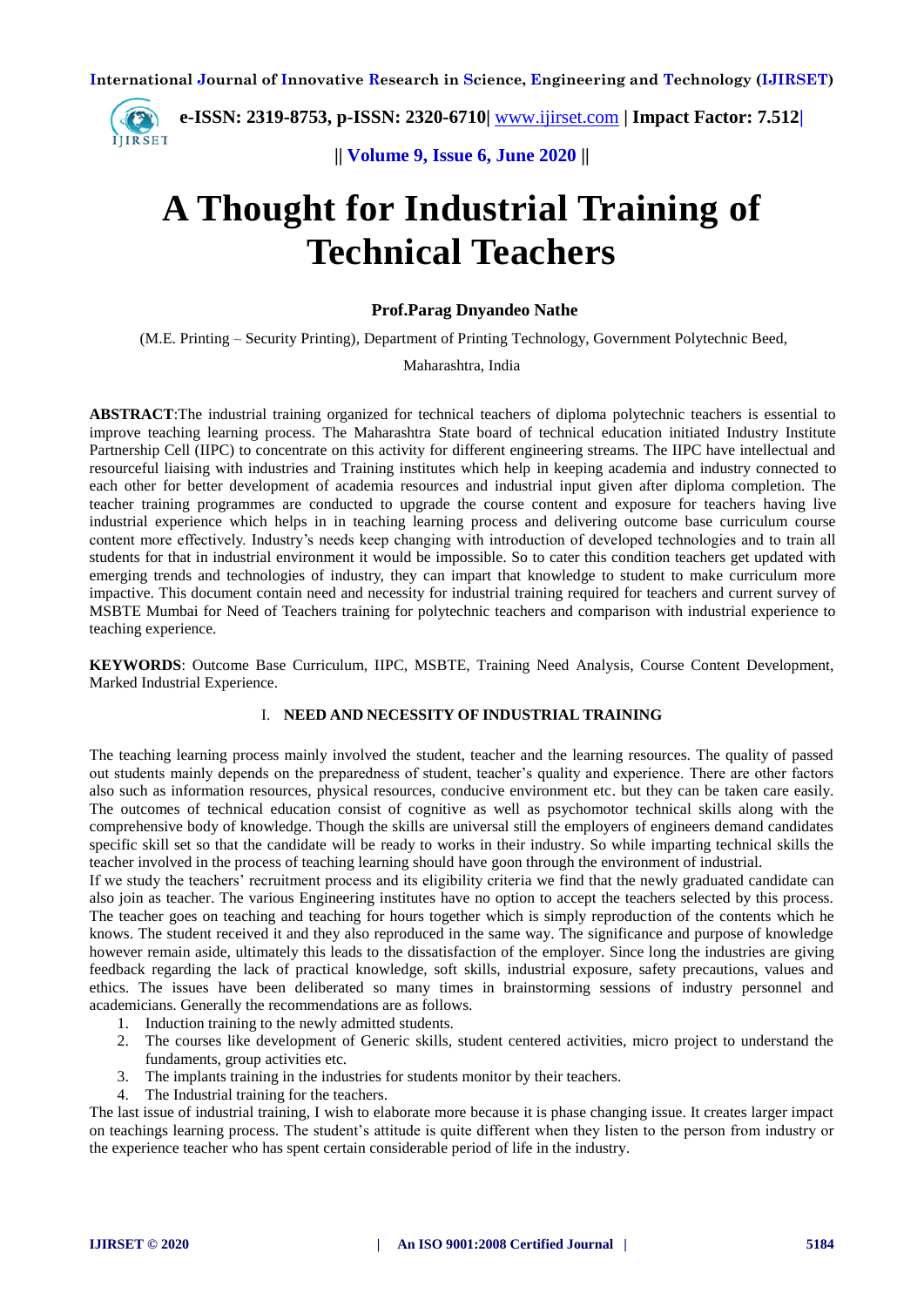

# **| e-ISSN: 2319-8753, p-ISSN: 2320-6710|** [www.ijirset.com](http://www.ijirset.com/) **| Impact Factor: 7.512|**

### **|| Volume 9, Issue 6, June 2020 ||**

II. **CONTROL ATTRIBUTES OF TRAINING** 

TheFollowing issues must be dealt properly prior to sending the teacher for industrial training.

#### *1. The Period Of Training.*

The period of training should not be less than one year. The industry cannot assign any fruitful task to the candidate with lesser contact period. Preferably it should be two years. In some of the cases faculty exchange form institute to industry or vice versa can be thought for 1 to 2 years.

#### *2. Involvement Of Teachers In The Industries.*

The strategy should be accepted by both the agency industry and institute to make the involvement of teacher during the training so that the teacher can under the real experience in the industry. Otherwise the teacher will perform observer's role that is nothing to do and not to remember i.e. allowing the teacher to take part in actual processes. Teacher shall be given the work sheet like regular trainee employee. During the training teacher will be employee of the industry. Whatever formalities need to be completed for this shall be taken care of by the both the parties.

#### *3. Benefit Or Loss To The Industries Due To Such Facilities Provided By Industries.*

This need to be worked out on priority otherwise the activity will be taken as one of the episode of big story where story never proceed further. The provisions for which can be thought of because this is the valuable investment in Manpower Development for future.

#### *4. Percentage Of Teachers Can Avail This Facility.*

This is again a crucial issue because if you scrutinize the existing scenario the picture is not presentable. Very small numbers of teachers are having industrial experience. Large numbers of teachers need to send for industrial training.

#### *5. The Compulsion Regarding Attending The Training After Making Appointment.*

It should be mandatory for every teacher who joined the service without industrial experience.

#### *6. The Association Of Teacher With Industries.*

The association for shake of industrial training is not enough the teacher should be the member of industry think tank. Teacher shall perform a role of consultant and researcher on continual basis even after training. Then and then we can say the teachers are professional teachers imparting professional education.

#### *7. The present provision in various situations.*

Presently many universities and prime institute like NIIIT and IITs are having all provisions but they are few in numbers. The masses i.e. government institute at district level, self-finance institute the facilities are quit lesser than required. In some cases we are providing a week or two week trainings in the industry that is also creating some knowhow for teacher but it is not enough to the requirement of system.

#### III. **SURVEY OF TNA**

MSBTE – Maharashtra State Board of Technical Education Mumbai conducted survey for Training Need analysis by Technical Teachers of Diploma institute in Maharashtra. The streams involved in surveys are engineering, pharmacy, architecture, Food Technology, Travel and Tourism, Leather Technology and Management. The survey conducted by mode of electronic media using google form and MCQ were asked. The MCQ asked in survey are shown in following chart with selection options. The area/sectors related to academia and industrial zones are given to survey attendees on which they are willing to get training.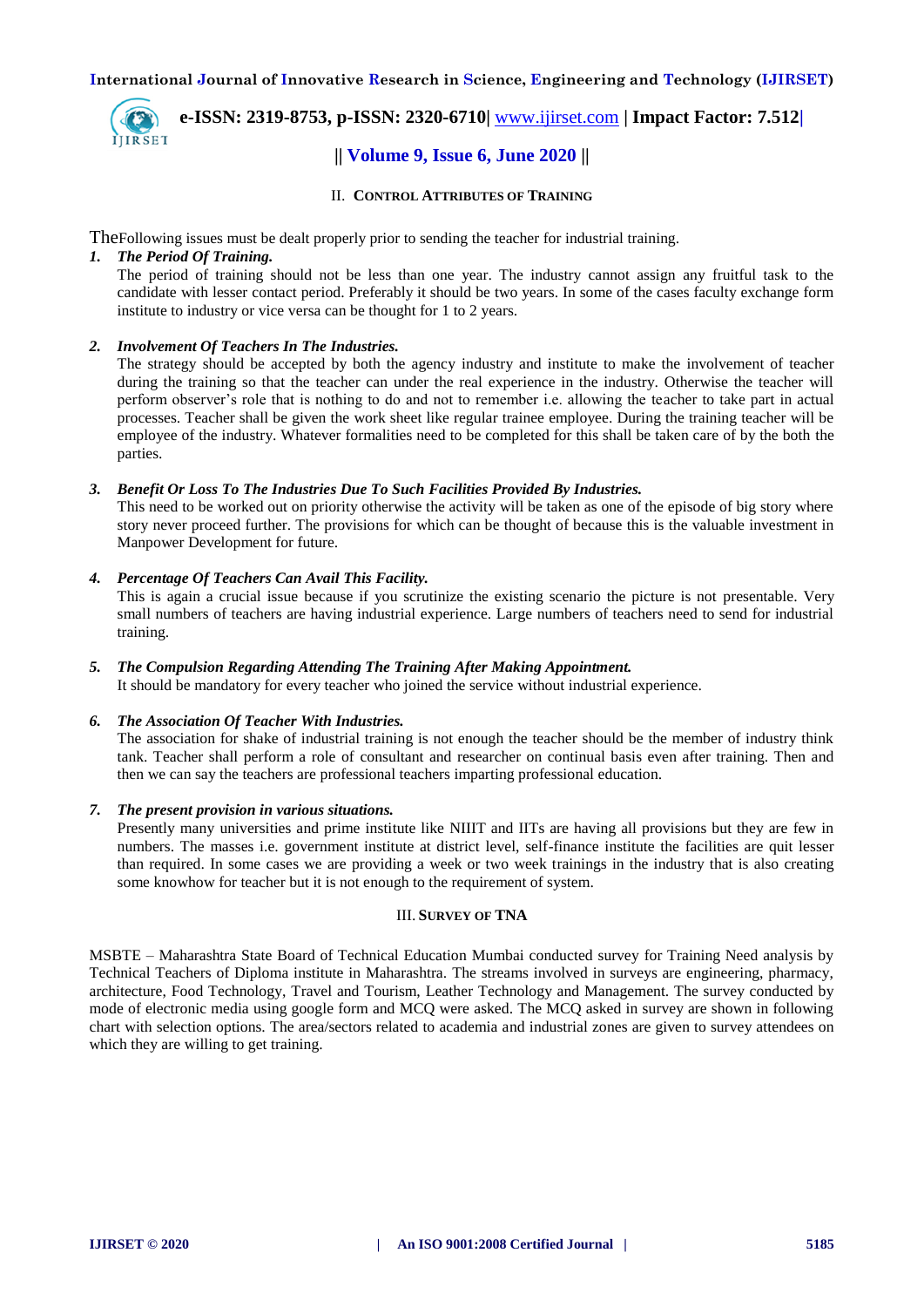

## **| e-ISSN: 2319-8753, p-ISSN: 2320-6710|** [www.ijirset.com](http://www.ijirset.com/) **| Impact Factor: 7.512|**

| Area of MCQ                    | <b>MCQ Response options</b> |                             |                                               |
|--------------------------------|-----------------------------|-----------------------------|-----------------------------------------------|
| • Pedagogical Approach         | <b>Need of Training:</b>    | <b>Abbreviations</b><br>for | <b>Abbreviations</b><br>for                   |
| • Assessment Methods<br>and    |                             | <b>Preferred Duration:</b>  | <b>Preferred format:</b>                      |
| Approaches                     | 1- No Need,                 |                             |                                               |
| • Curriculum Designing         | Need<br>Low<br>of<br>$2 -$  | 1- One week 2- Two          | 1. $FF = Face$ to face                        |
| • Research and Development     | Training,                   | week 3- Three weeks         | <b>OFM</b><br>$2^{+}$<br><b>Online</b><br>$=$ |
| • Basic Technology             | 3 - Moderate Need of        | 4- Four Week<br>$5 - 1$     | facilitated module<br>3.                      |
| • Cutting Edge Technology      | Training,                   | Continuous                  | $OSP = Online self$ paced                     |
| • Leadership Skills            | of<br>High<br>4-<br>need    | up gradation                | 4. BP = Blended Partial                       |
| $\bullet$ Governance           | Training,                   |                             | online /Partial Face to                       |
| • Innovation - Incubation      | $5 - No Reply$ .            |                             | face                                          |
| • Finance                      |                             |                             | $CB = Credit based$                           |
| • Quality Assurance            |                             |                             | approach                                      |
| • Orientation<br>and Refresher |                             |                             |                                               |
| Programme                      |                             |                             |                                               |

#### **|| Volume 9, Issue 6, June 2020 ||**

The Survey also collects information about faculty's educational background and Industrial exposure background. This gives clear picture about current condition or current liaising of teachers with industry and exposure to latest development.

| Sr. No.        | <b>Attribute</b>                                            | <b>Findings</b>         |
|----------------|-------------------------------------------------------------|-------------------------|
|                | No of Institute taken in survey                             | 9                       |
| $\mathfrak{D}$ | No of Faculty Members taken part in survey                  | 187                     |
| 3              | Avg. Education of Faculties                                 | Bachelor of Engineering |
| $\overline{4}$ | Avg. Teaching Experience                                    | 13.5 Years              |
| 5              | Avg. Industrial Experience                                  | 1.2 Years               |
| 6              | No of Faculty having Industrial Experience less than 1 year | 118                     |
| 7              | % of Industrial Experience less than 1 year                 | 62.99 %                 |
| 8              | No of Faculty NOT having "MARKED" industrial Experience *   | 137                     |
| 9              | % of NOT having "MARKED" industrial Experience*             | 73.56 %                 |

#### **Training Need Analysis Survey Report**

#### **IV. CONCLUSION**

In nutshell the industrial experience of teacher is upmost essential to develop the employable and useful engineers for industries. With about 73% faculties not having Marked experience, the project of implementing Outcome Based Curriculum - "I" scheme from 2016 by MSBTE – Maharashtra State Board of Technical Education Mumbai, where we can relate I- Industry Institute liaison, it's time to take the issue on table for development of employable and useful engineers for industries and societies.

#### **REFERENCES**

- [1] http://msbte.com/msbte/download\_curriculum accessed on 24th April 2016
- [2] http://www.nbaind.org/En/1051-nbas-accreditation-parameters-criteria-and-processes.aspx 24th April 2016 accessed on 26th April 2016
- [3] http://www.gtu.ac.in/syllabus/NEW\_DE\_SchemeSyllabus.htm accessed on 28th April 2016,
- [4] Catalina Mediano-Mediano, NevenaMileva, Manuel Castro, Fellow IEEE, and SlaviStoyanov, "Design and Evaluation of One Master Degree on Information and Communication Systems, Performance Support Centred", IEEE Journal Transactions on Education, 21 June 2012.